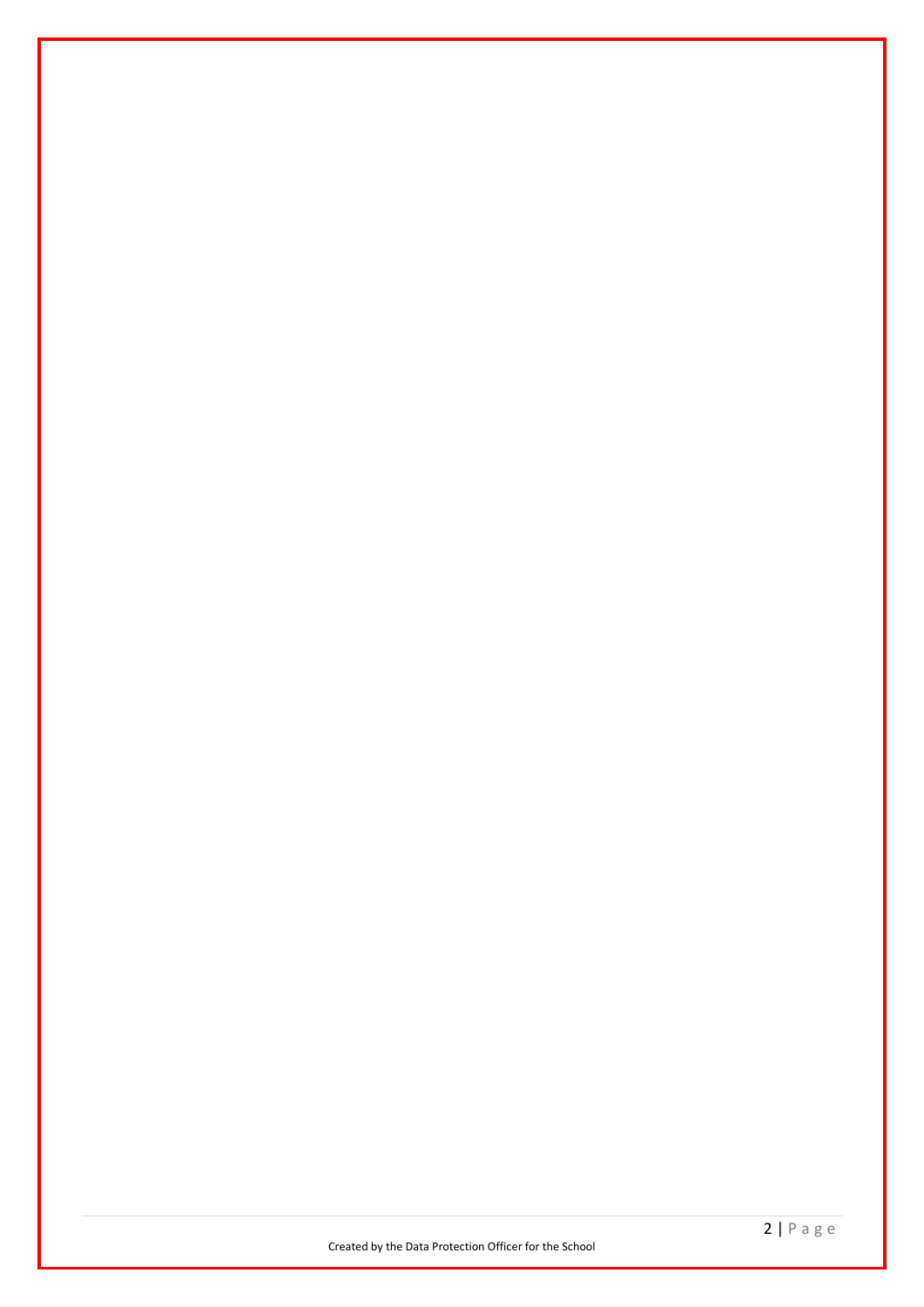## **1.0 CCTV STANDARD AND THE LAW**

- 1.1 Closed Circuit Television 'CCTV' and its use is governed by the Data Protection Act 2018 (DPA) and the General Data Protection Regulation 2016 (GDPR). The School have a legal duty to comply with the relevant Data Protection Legislation. This Policy is to ensure CCTV within the School is controlled appropriately to facilitate the School's legal obligations, best practice and to reduce risk of information loss. The CCTV Policy should be read in conjunction with the School's additional policies. The Policy is intended for all Schools signed up to the Data Protection Officer Service from Coventry City Council.
- 1.2 The School is the body that makes the decisions concerning CCTV, for example, who has responsibility for the control of the images, i.e. deciding what is to be recorded, how the images should be used and to whom they may be disclosed. The School is the data controller and is legally responsible for compliance with the GDPR and DPA. This Policy is not intended to replace procedures already in place within the School that relate to the physical operation and use of the system.
- 1.3 With regard to the decision as to how the images are used and to whom they may be disclosed, this delegated responsibility lies with the governing body, SLT and the School's DPO. Certain staff members are identified as authorised personnel, in certain circumstances, regarding the use and control of the equipment and viewing the live or recorded images (see clause 3.1 (f)). This ensures that the sharing of personal data is kept to a minimum within the school.
- 1.4 CCTV can record personal data in the form of a person's face and may indicate 'special category' personal data, such as a person's ethnic origin or physical disability. This means that live or recorded images and monitor screens should not be viewed by any unauthorised third party without a lawful basis i.e. the person(s) that appear and are identifiable from the footage.
- 1.5 As an organisation frequented by members of the public, including staff, pupils, parents/carers, visitors and contractors, the School is required to place CCTV monitors in a secure environment where those members of the public are not able to see images.
- 1.6 All authorised operators and employees with access to images are aware of the procedures that need to be followed when accessing the recorded images. All operators are trained by the appropriate person in their responsibilities under the ICO's [CCTV Code of Practice.](https://ico.org.uk/media/for-organisations/documents/1542/cctv-code-of-practice.pdf) All authorised employees are aware of the restrictions in relation to access to, and disclosure of, recorded images within this CCTV Policy. The CCTV Policy must be read by any person/employee/contractor who will process personal data belonging to the Controller, the School. The School will make this CCTV Policy a public facing document.

## **2.0 WHY THE SCHOOL USES CCTV**

2.1 The School uses CCTV for the purpose of a public task duty; the management and security of the site, monitoring health and safety and safeguarding of the pupils, parents, visitors and employees on site. By using CCTV, the School can monitor occurrences on site and also the security of the buildings and grounds. The School may use CCTV for "crime prevention" and it would be acceptable to disclose images to law enforcement agencies if failure to do so would be likely to prejudice the prevention and detection of crime. The footage may also be used as evidence during internal disciplinary proceedings or complaints where specific issues have been raised and corroborative evidence is necessary.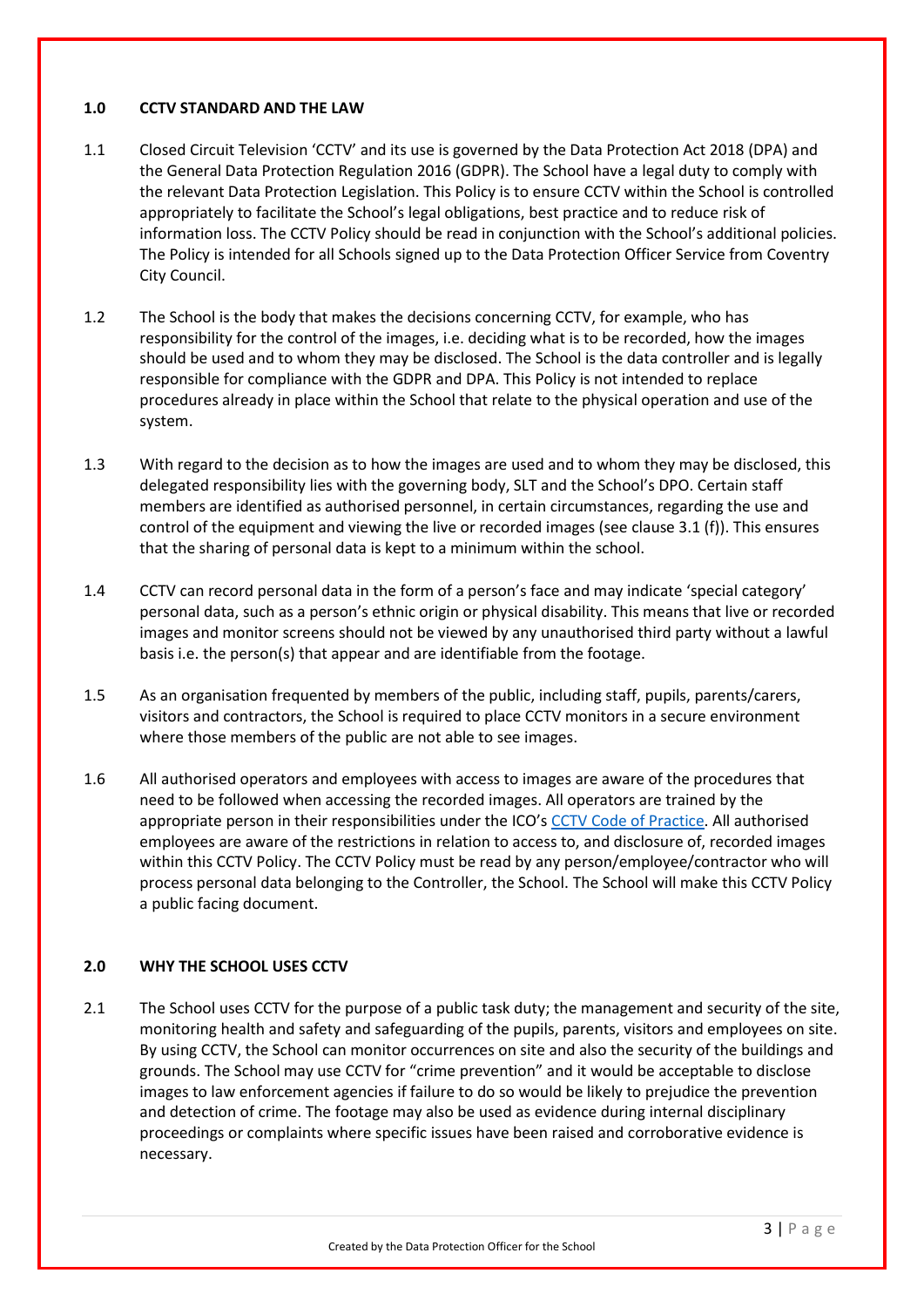#### **3.0 HOW THE SCHOOL USES CCTV**

- 3.1 When installing CCTV there are several issues to be taken into consideration, such as:
	- a. Where to position the cameras?
	- b. Where to position the monitors?
	- c. Who will operate the cameras?
	- d. Who will handle requests for access to the images?
	- e. How do we record who sees the images and for what purpose?
	- f. Who do we authorise to access the images and for what purpose?
	- a) The person or body responsible for the management of the School's premises, under the guidance of the Data Protection Officer (DPO) will be responsible for identifying the most suitable place to locate the cameras. The cameras will not process data that may be deemed as 'excessive', such as capturing public areas outside the scope of the School, or where there is a reasonable expectation of privacy such as toilets or staffrooms, as this goes beyond what is proportionate and necessary to fulfil the purpose for processing the personal data.
	- b) Along with the external considerations, the School's management of premises will identify the most appropriate housing for the monitors, ensuring security and privacy. In maintained schools this may be the Local Authority. This will take into account the cabling and technical accessories of the equipment. This will be undertaken in compliance with data protection legislation, British Standards and consideration of the advice taken from the School's DPO. This would need to take into account capturing the best view of buildings for the purposes of security and high risk areas around the School. The cameras must be of such quality to satisfy the purposes of installing the CCTV
	- c) The CCTV system is owned and operated by the school, and its deployment is determined by the School's management team. Installation should be carried by an industry-approved installer. The School's authorised personnel is responsible for ensuring that the cameras are working correctly and consistently and will be responsible for ensuring they are maintained. This may mean retaining the services of a specialist CCTV service company who would also be considered as authorised personnel.
	- d) Subject Access Requests are dealt with in clause 10.
	- e) A record of access and disclosure will be kept for disclosure of images in accordance with clause 6.
	- f) Access to recorded images is restricted to authorised personnel only.
- 3.2 The School takes a privacy by design approach and will conduct a Data Protection Impact Assessment (DPIA) with guidance from the School's DPO in accordance with GDPR, as they are systematically monitoring and capturing 'vulnerable' data subjects, such as children. The School will also ensure a GDPR compliant agreement is in place with any organisation where personal data/CCTV footage is processed on behalf of the School.
- 3.3 Any changes to CCTV monitoring will be subject to a Data Protection Impact Assessment (DPIA) in which the School's DPO will provide advice.
- 3.4 The use of CCTV recording involving audio recording between members of the public is highly intrusive and unlikely to be justified. The appropriate personnel should choose a system without this facility if possible. If CCTV system are equipped with a sound recording facility these should be disabled.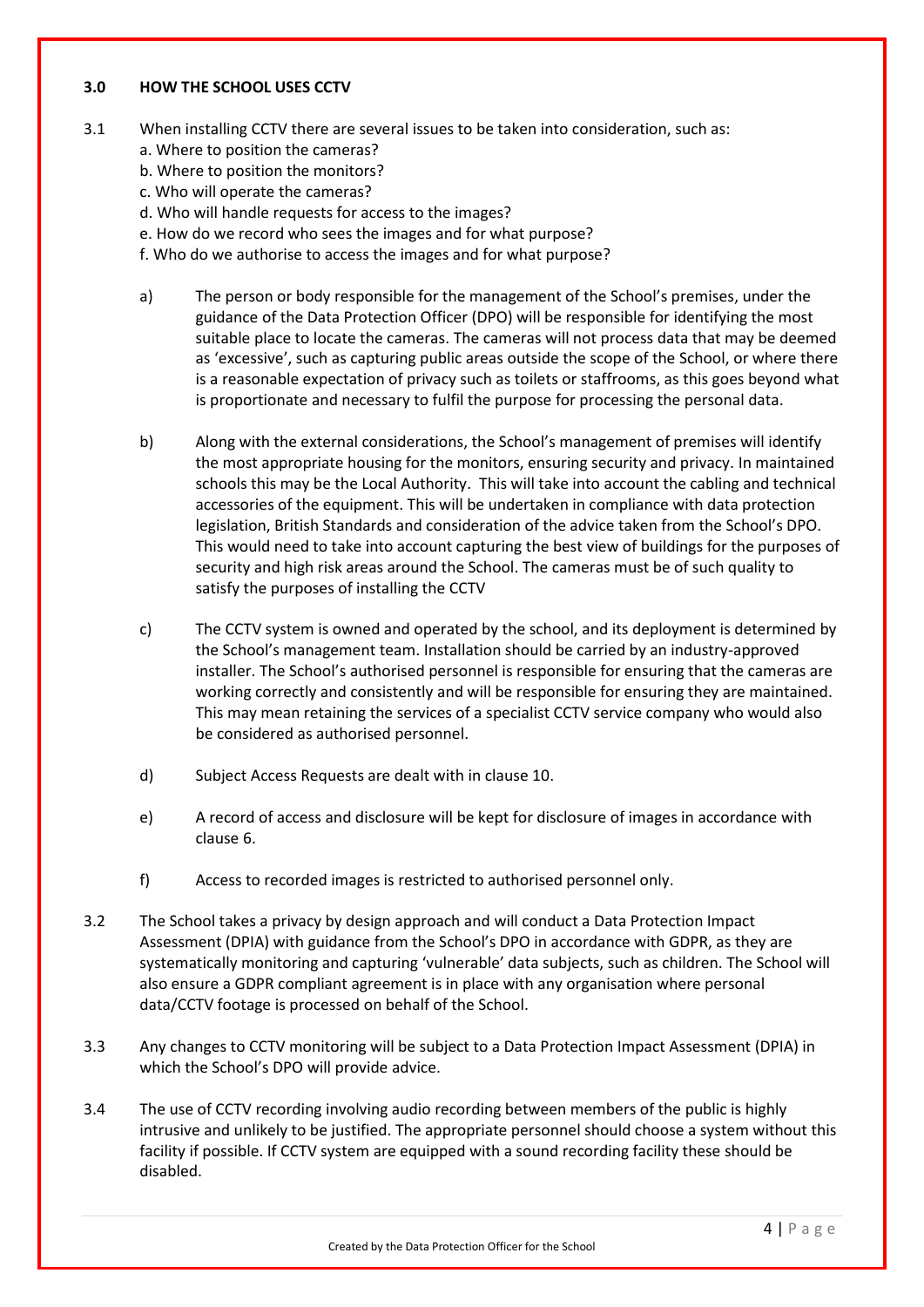3.5 In the exceptional circumstances where audio recording is justified and this has been agreed with the DPO, it must be limited to that which is necessary to achieve the purposes specified in paragraph 4, appropriate signage and notification must make it clear that audio recording is or may be carried out.

## **4.0 OBJECTIVES OF THE CCTV SYSTEM**

- 4.1 To protect pupils, staff and visitors.
- 4.2 To increase personal safety and reduce the fear of crime.
- 4.3 To protect the school buildings and assets.
- 4.4 Without prejudice, to protect the personal property of pupils, staff and visitors.
- 4.5 To support the police in preventing and detecting crime.
- 4.6 To assist in identifying, apprehending and prosecuting offenders.
- 4.7 To assist in managing the School.

#### **5.0 STORING AND VIEWING IMAGES**

- 5.1 When conducting a viewing, either of live images or recorded playback, the viewing should take place in a secure office and only those persons who are authorised and/or who appear on the footage, should be present where relevant. Staff should ensure that no part of the footage can be seen through a window in a door or a window looking into the office from an external area. The office door should be completely closed for the duration of the viewing and for any discussions about the footage that may follow.
- 5.2 In general, CCTV footage should be kept for a maximum of 30 days, unless an incident has occurred on School premises and the footage is to be kept for a purpose. CCTV footage is stored securely in a lockable office / on the School's password protected software system. If an incident has occurred, the footage in question should be stored securely in a way that maintains the integrity of the images pending further action. Once the action/investigation has been concluded, a review of the retention of the footage should be exercised and secure, permanent disposal of the footage should occur where there is no longer a valid lawful basis to keep the images.
- 5.3 The School has developed a form called the "CCTV Disclosure Record" and it must be completed on every occasion that footage is viewed or disclosed to a third party. The form should be forwarded to the Data Protection Officer as and when a valid request for CCTV footage is made. The form can be located on the School's internal shared drive. The record will include the following:
	- 5.3.1 the purpose of any searches and whether the search was successful or not
	- 5.3.2 who carried out the search
	- 5.3.3 persons present (particularly when reviewing).
	- 5.3.4 date, start and end time of the incident.
	- 5.3.5 date and time of the review
	- 5.3.6 any other relevant information

#### **6.0 DISCLOSURE OF IMAGES**

6.1 The School will ensure that any disclosure of images is in a controlled manner and that the disclosure is consistent with their data mapping and privacy notice in regards to CCTV. Any disclosure should be clearly documented by the School as outlined in clause 5.3.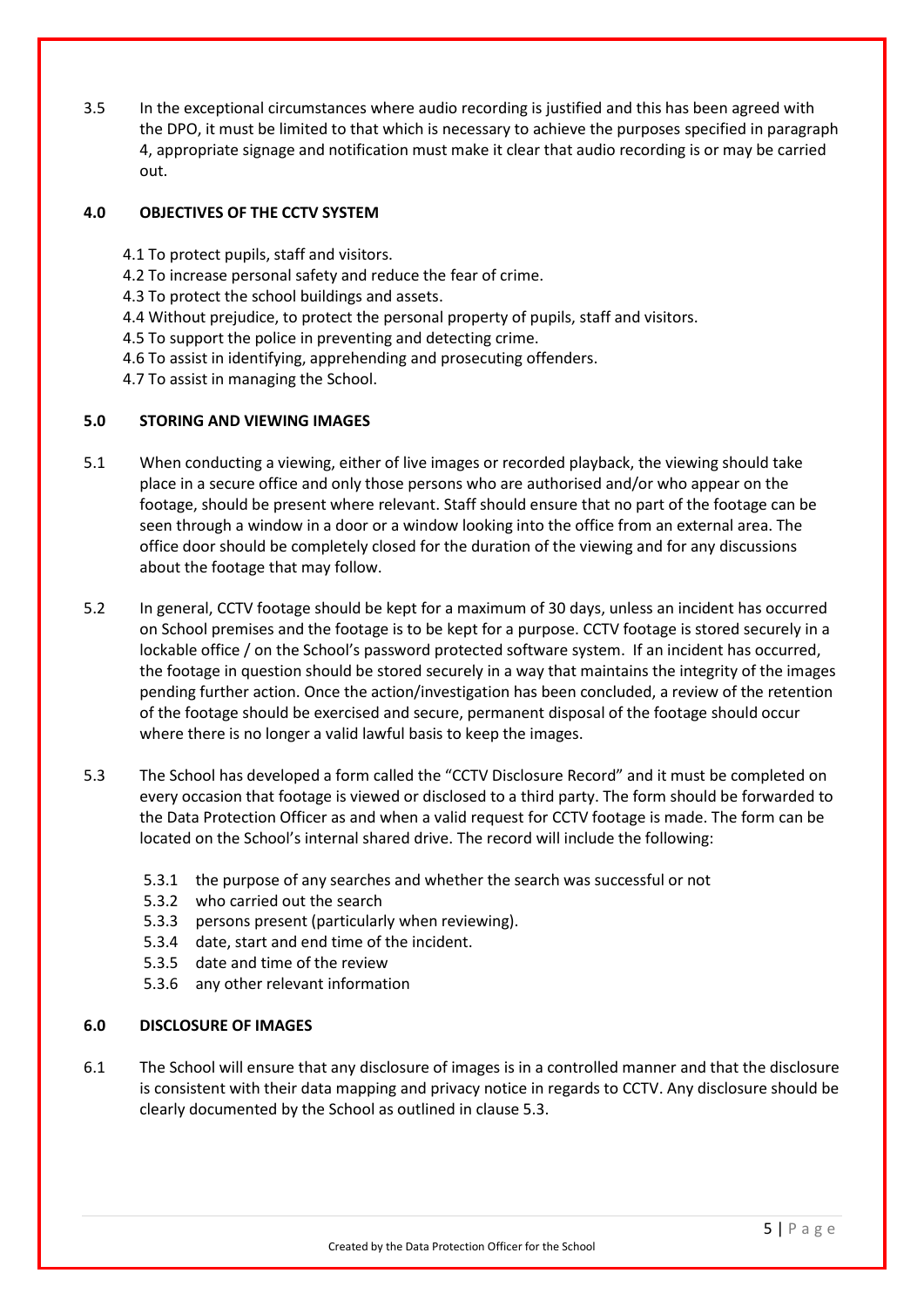- 6.2 There will be no disclosure of recorded data to third parties without a lawful basis. It is acceptable for the School to disclose images to law enforcement agencies for the purpose of prevention and detection of crime. These requests should be:
	- be provided in writing (WA170) where possible
	- signed by authorised officers
	- make reference to the name and section of the legislation that entitles them to receive the information.
- 6.3 The school will document in their DPIA how personal information will be shared. In the case of a disclosure request from law enforcement or a valid subject access request, the recording pertaining to the request will be downloaded onto a portable device and securely stored in a locked room until collection. The process will remain the same when disclosing in regard to insurance purposes. The file will be encrypted or password protected where possible. Alternatively, the recording will be sent in a password protected document via email. Staff will ensure passwords are given to the authorised recipient separately from the email containing the recording, ensuring that the original copy of the recording is kept at the School for only as long as is necessary for the purpose of retaining the recording.
- 6.4 If the immediate viewing of a recording is necessary, this will be governed by clause 5 above.
- 6.5 In cases where disclosure is requested by a third party who does not appear on the footage, extreme caution should be taken and the DPO referred to. Where this is a parent on behalf of a pupil, the Subject Access Guidance should be followed. Where technology permits, images of third parties should be blurred and unidentifiable if a disclosure request does not pertain to them.
- 6.6 The data may be used within the school's discipline and complaints procedures as required, and will be subject to the usual confidentiality requirements of those procedures.

## **7.0 AUTHORISED PERSONNEL AND CIRCUMSTANCES**

- 7.1 The persons authorised to operate the equipment and view the monitors are appropriate personnel. The appropriate personnel will have received training in the operation of the particular systems used by the School. However, there may be occasions that will require contractors to view the monitors during the recording of live images and also images that have been recorded previously. It is important to remember that the viewing of all images from a CCTV system must be controlled and consistent with the purpose for which the system was installed.. On a routine basis, this means that teaching and support staff cannot request to access footage.
- 7.2 On occasion the School may receive a request to carry out covert monitoring on behalf of the Policy, which must be requested with evidence of the Police's RIPA authorisation for this surveillance. If this is not possible due to sensitivity issues, the authorised personnel should consider escalation and if there is any information the Police can provide to the School.
- 7.2 Appropriate personnel will allow third parties to view live and recorded images for maintenance purposes and in compliance with the objectives of the CCTV objectives set out in paragraph 4.
- 7.3 The School's DPO may be involved in any circumstances where the School feels advice is necessary. Where the School is unsure of whether to seek advice from the DPO, for the avoidance of doubt advice should be sought.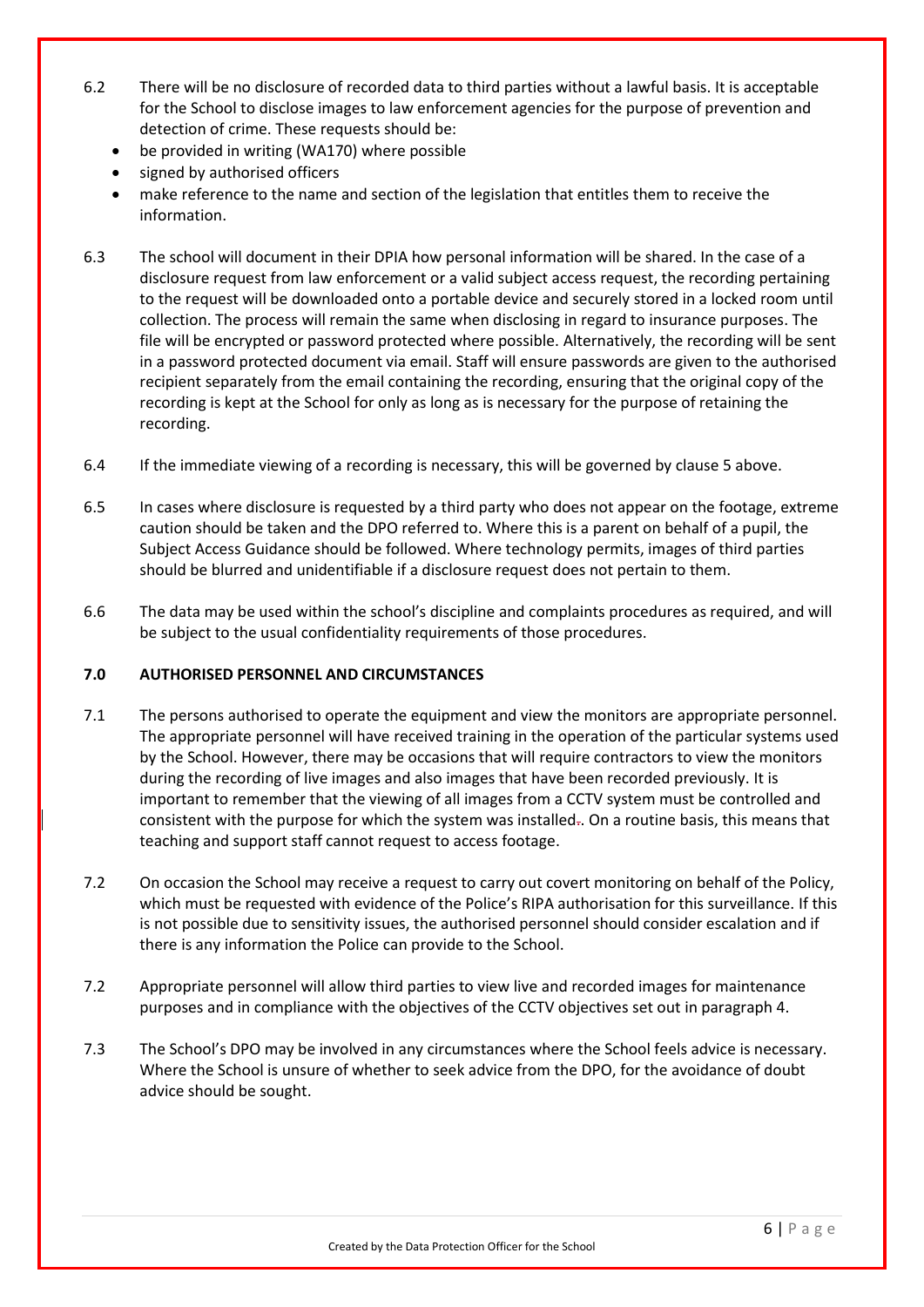#### **8. BREACHES**

- 8.1 A 'personal data breach' means a breach of security leading to the accidental or unlawful destruction, loss, alteration, unauthorised disclosure of, or access to, personal data transmitted, stored or otherwise processed.
- 8.2 Any breach of security will be initially investigated by the School's appropriate personnel, in order to discuss this further with the School's DPO, governing body and Senior Leadership Team. The School's DPO may initiate communications to the ICO, within the 72 hour period, in cases where the breach could lead to or has led to a risk of harm. The School's DPO may extend the communications to those affected by the breach, in order to provide them with the details in regards to the breach of their personal information and how they can take precautions from further consequences of the breach.
- 8.3 The School may take the appropriate disciplinary action in the relevant circumstances. A breach of this policy will be governed by the School's existing policies and procedures. Any serious breach of the CCTV Policy<sup>1</sup> may be concluded to be a form of gross misconduct. It will be immediately investigated and an independent investigation carried out to make recommendations on how to remedy the breach. This investigation will involve the input of the School's DPO.
- 8.4 A breach of security in relation to CCTV footage will be actioned in line with the School's Breach Procedure.

\* Where a criminal offence has been committed on School premises, the School is not under any duty to release the footage to or allow it to be viewed by the subject, their family or friends. Any unauthorised disclosure of the footage may prejudice any subsequent police enquiry. The footage should be downloaded onto disk/memory stick/email attachments and given directly to the police as evidence, following the production by the police of a valid request for disclosure. When an incident occurs on School premises during evenings and weekends, it would be necessary to contact the Site Services Manager or appropriate person. This means that on those occasions the Site Services Manager or appropriate person would be an authorised person in order to view footage and in an emergency, disclose it to the police. On receipt of a 'routine' subject access request by an individual, the Site Services Manager or appropriate person should ask the requestor to complete a 'Subject Access Request' form available on the School's website and send it to the School's email address.

If the Site Services Manager or appropriate person receives a request from the police, but it is not an emergency, the request should be directed to the School's email address to be dealt with during normal office hours.

## **9. CCTV and GDPR**

**.** 

- 9.1 In order to comply with the right to be informed, significant signage is found in prominent positions in all areas where CCTV cameras operate to inform staff, students and the general public that they are entering an area where their images are being recorded either as still or video footage. Employee, parent, pupil and visitor privacy notices include the information that the school uses CCTV cameras. Visitors must have the knowledge of who to contact to make an enquiry regarding the system where this is not obvious.
- 9.2 The right for individuals to request access to their data can be exercised using a subject access request template on the school's website.

 $1$  An example of a serious breach would be using the School's CCTV recordings in an unauthorised manner, such as publicising them on social media site(s).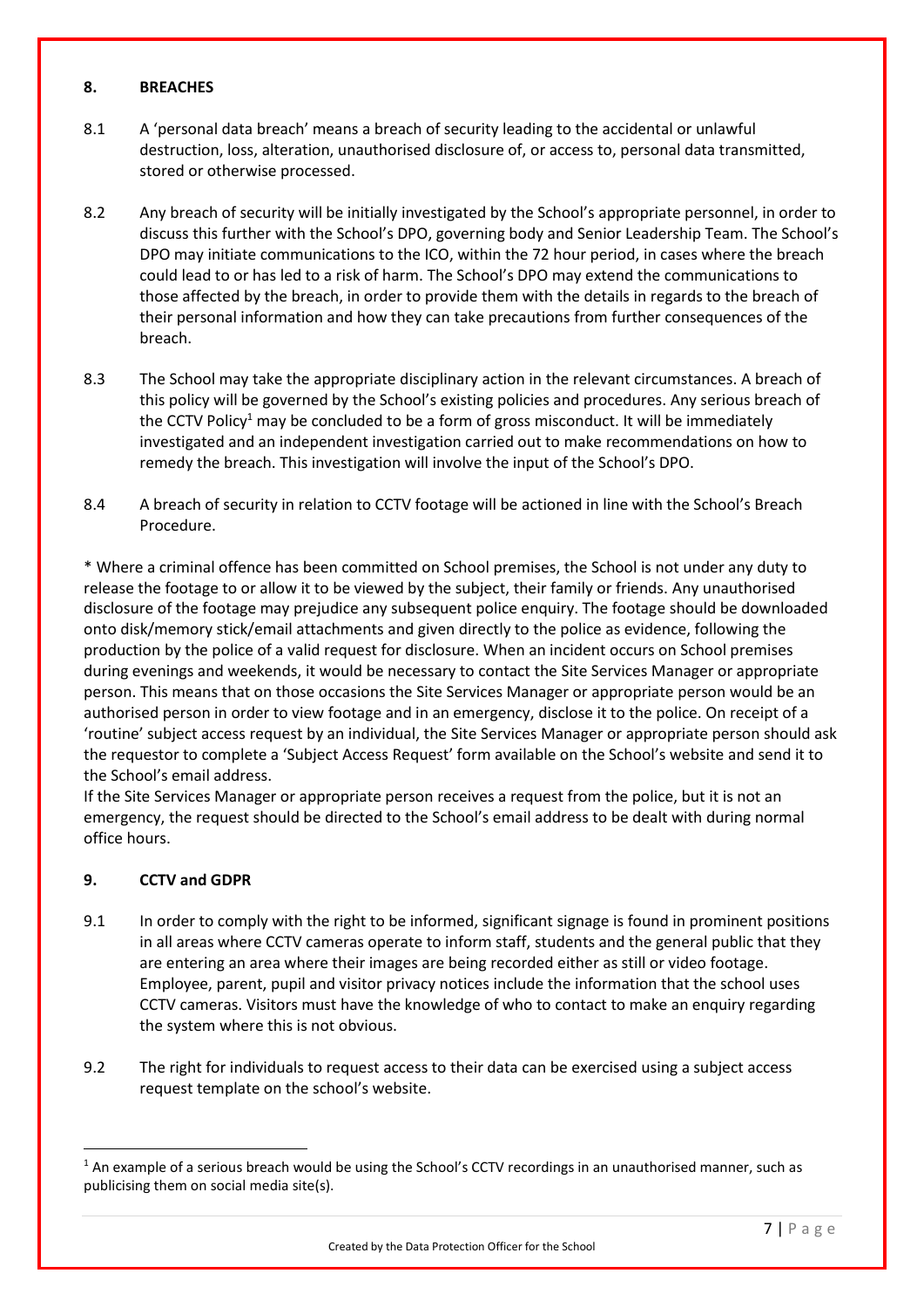- 9.3 The right to object/restrict processing may be possible in certain circumstances. However, this will be considered on a case by case basis.
- 9.4 The right to rectification will apply where possible.
- 9.5 The right to data portability is not applicable as CCTV is filmed under the public task duty. Automated decision making is not included in this process.
- 9.6 Data minimisation is exercised with the automated deletion of CCTV footage after 30 days, unless an exemption to the rule applies. For example a police investigation is ongoing.
- 9.7 The right to erasure is considered where the personal data is no longer necessary in relation to the purposes for which it was processed.
- 9.8 All rights can be exercised by individuals contacting the School or the named DPO.

# **10. SUBJECT ACCESS REQUESTS**

- 10.1 Individuals have the right to request access to CCTV footage relating to themselves under the GDPR and DPA. The Subject Access and ICO guidance will be followed.
- 10.2 All requests should be made in writing to the School. Individuals submitting requests for access will be asked to provide sufficient information to enable the footage relating to them to be identified. For example, date, time and location.
- 10.4 The School will respond to a request within one calendar month of receiving a valid request.
- 10.5 Where a Subject Access Request includes footage of another individual not included in the request, the school must either use 'blurring' to distort the images to only the relevant individual, or gain consent to disclose third party personal data from those individuals not involved in the request.
- 10.6 The School reserves the right to refuse access to CCTV footage where this would prejudice the legal rights of other individuals or jeopardise an ongoing investigation.
- 10.7 Wherever possible, the School will notify the requester if an exemption or limitation to their request applies, such as, but not limited to:
	- 10.7.1 A claim to legal professional privilege in legal proceedings
	- 10.7.2 The request will infringe on a third party's rights and freedoms
	- 10.7.3 Any other exemption to the right of access as stated in the GDPR and DPA.
- 10.8 The School understands that individuals have further individual rights under the GDPR and DPA and will seek DPO advice where necessary.

# **11.0 FREEDOM OF INFORMATION**

11.1 The School may receive requests under the Freedom of Information Act 2000 (FOI). A response must be provided within 20 working days, beginning from the next working date after receipt of the request.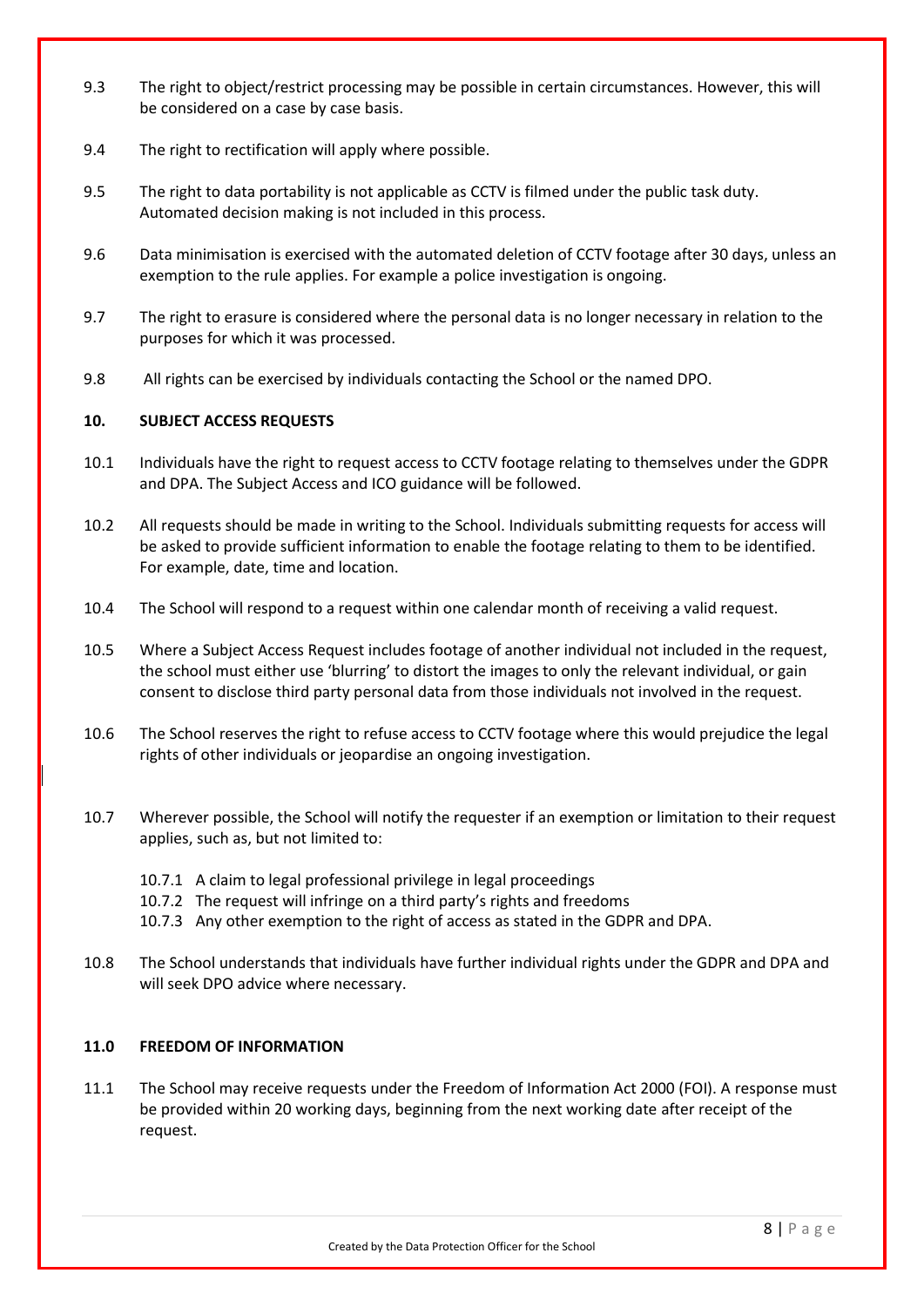11.2 If individuals are capable of being identified from the CCTV images, personal data is unlikely to be disclosed in response to an FOI request as Data Protection Legislation will apply and the rights of the individual will need to be considered.

## **12.0 APPEALS**

12.1 There is a School 'Subject Access Procedure' that should be followed in the event that an individual is refused access to CCTV images and they are not satisfied with this outcome or the reasons why access has been refused. The appeal procedure document will be provided to the requester in the final response from the School to the individual making the Subject Access Request.

#### **13.0 COMPLAINTS**

13.1 Complaints and enquiries about the operation of CCTV within the school should be addressed through the School's complaints procedure. Where necessary, the School's Data Protection Officer will be informed of the complaint.

#### **14.0 REVIEW**

14.1 The School's DPO and Senior Leadership Team will review this document annually to reflect changes in best practice, legislative changes and guidance from the Regulatory Authority (Information Commissioner's Office).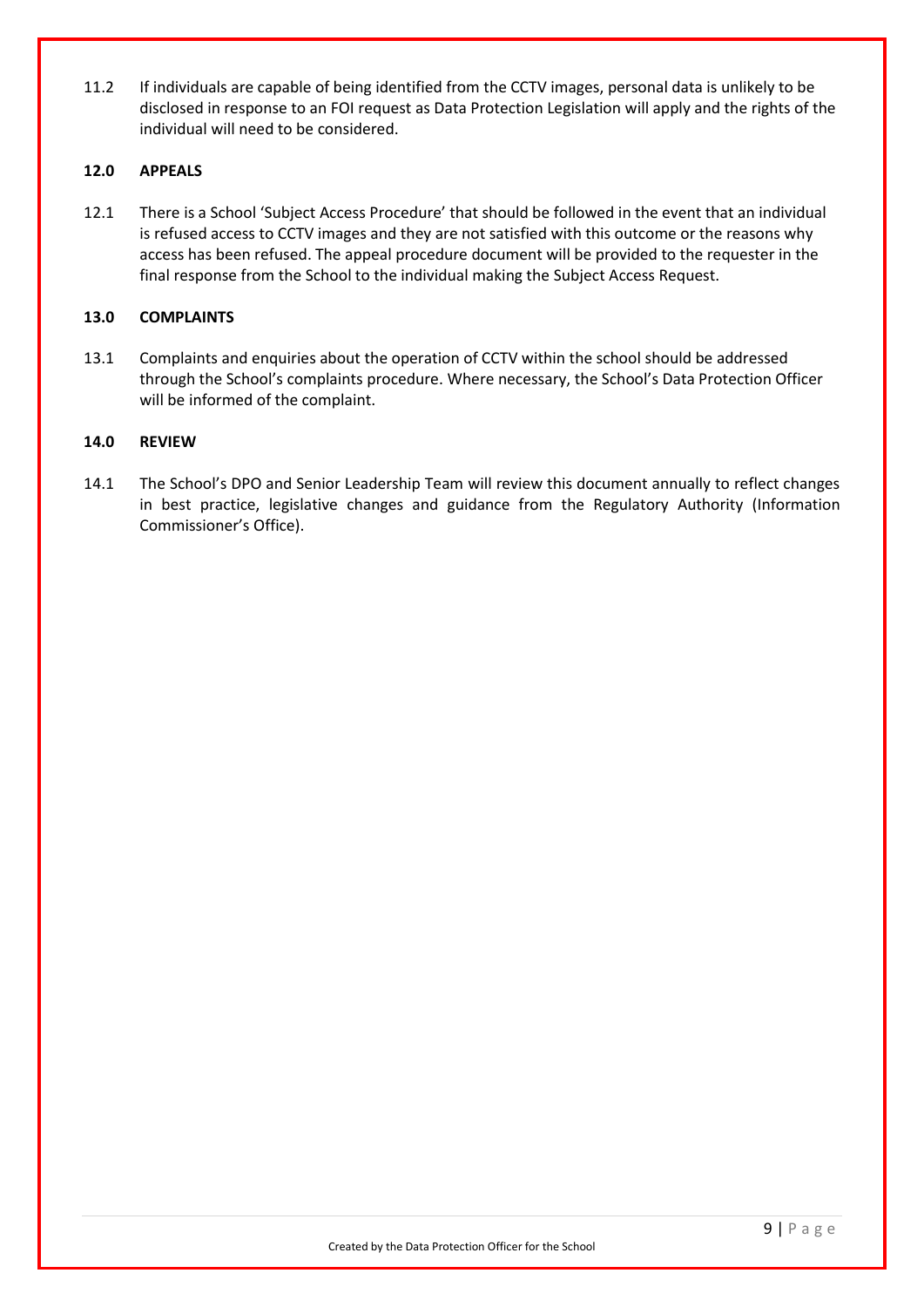## CCTV INSTALLING AND MONITORING



Annex B